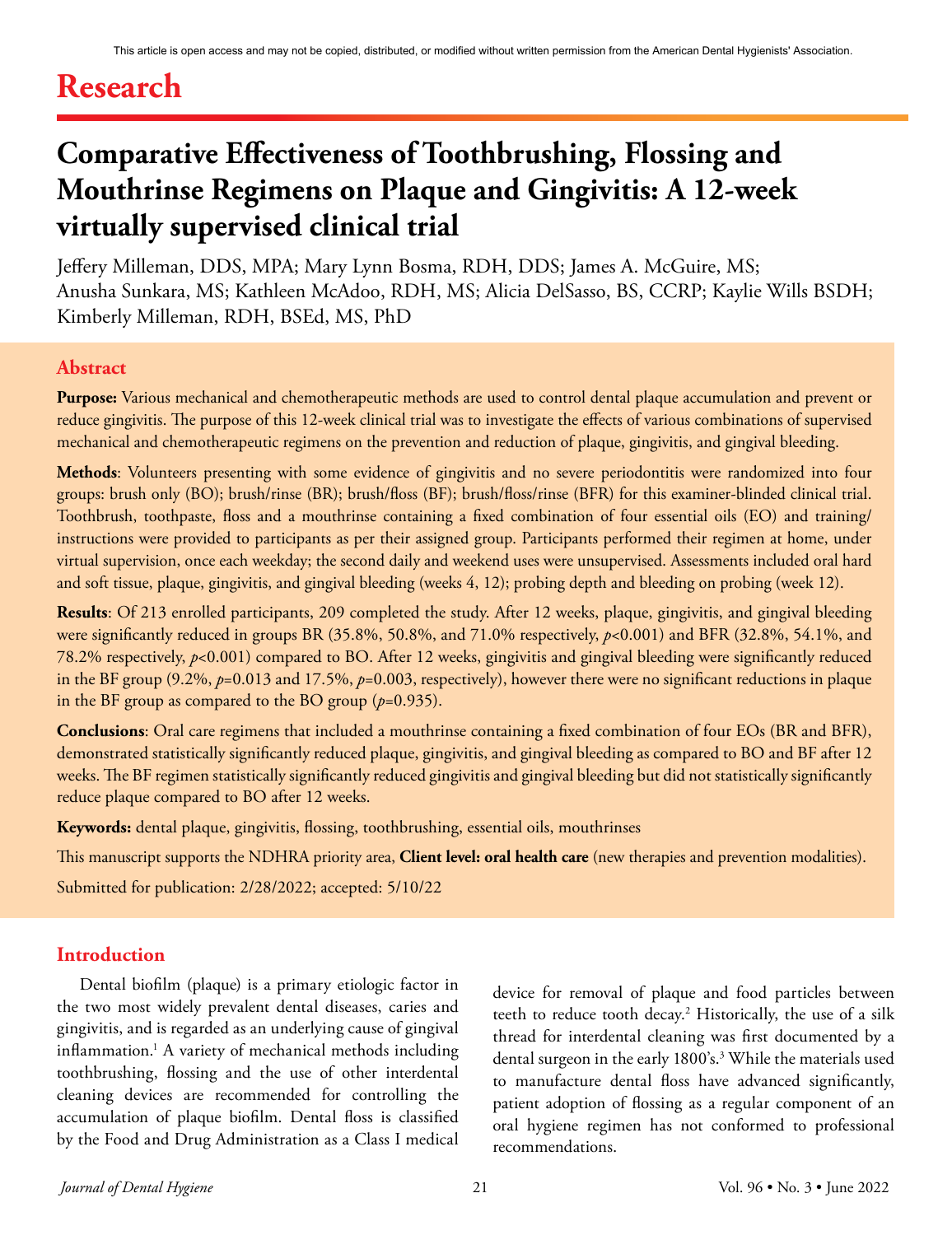In a cross-sectional study using the National Health and Nutrition Examination Survey (NHANES) 2011-2014 data, 35% of participating adults (n=6939) reported having used dental floss, or any other interdental cleaning device, no more than once in the previous seven days.<sup>4</sup> Results from the nationwide NHANES study reflect that compliance with commonly recommended oral hygiene regimens for interdental cleaning is low.<sup>4</sup> In a systematic review of the home use of interdental cleaning devices on preventing and controlling periodontal diseases and caries, Worthington and colleagues reported low certainty of evidence for flossing to reduce gingivitis over one to six-month time frames.<sup>5</sup> Studies examining the proportion of bleeding sites and plaque were found to be inconsistent in the review, leading to a very low certainty of evidence for the benefits of flossing and these clinical outcomes.5 Worthington et al. also discussed a study showing that individuals have difficulty mastering flossing techniques and lack the motivation to do so.<sup>5</sup>

Chemotherapeutic agents, such as various toothpastes and mouthrinses, provide an additional means to control plaque and reduce gingivitis. Adjunctive chemotherapeutic agents have been studied extensively and numerous systematic reviews have been published. In one systematic review and meta-analysis of the efficacy of these agents in managing gingivitis, Serrano et al. found that toothpaste and mouthrinse formulations with specific plaque control agents provided significant improvements in oral health outcomes as measured by plaque and gingivitis indices, including gingival bleeding.6 Mouthrinses containing a fixed combination of four essential oils (EO) (LISTERINE® Antiseptic, Johnson & Johnson Consumer Inc., Skillman, NJ, USA) have been studied extensively in clinical trials of six months or longer. $7-16$ 

Mechanical (medical) devices such as toothbrushes and dental floss and chemotherapeutic (drug) products such as toothpastes and mouthrinses have different functional characteristics and are considered under separate categories (manual interdental cleaners and chemotherapeutic products for control of gingivitis) within the American Dental Association's (ADA) Council on Scientific Affairs Seal of Acceptance Program.17,18 In 2016, the ADA's Council on Scientific Affairs modified the Seal of Acceptance program guidelines for both product categories. Under the revisions, both product categories have similar efficacy criteria requirements to fulfill for the Seal of Acceptance.<sup>18</sup> Combined results for a product must demonstrate an average reduction in gingivitis of ≥10% (using the Modified Gingival Index (MGI)) or ≥ 15% (using the Löe and Silness gingival index) compared

to the control group.19,20 Plaque measurements only require reductions that are statistically significantly different from the control group. The main difference between the categories is the required duration of clinical trials; interdental cleaning devices require two 30-day studies, whereas chemotherapeutic agents require two 3-month studies (prior to 2016, a six-month duration was required).<sup>18</sup>

When taking the chemotherapeutics guidelines into consideration and testing a combination of mechanical and chemotherapeutic agents, previous trials have had short durations (ie, two weeks evaluating EO mouthrinse vs flossing twice daily),<sup>21</sup> intermediate durations (ie, eight weeks assessing cetylpyridinium chloride (CPC) and chlorhexidine (CHX) rinses vs flossing)<sup>22</sup> and would not fulfill the more rigorous requirements (ie, longer duration) for chemotherapeutic agents. Bosma et al. report the comparative effectiveness of flossing or rinsing on plaque and gingivitis using a three-month timepoint in their examiner-blind, randomized, controlled clinical trial.<sup>23</sup> Additionally, three studies of six-month duration conducted prior to the 2016 ADA guideline revisions demonstrated the benefits of EO mouthrinse and floss in combination.<sup>24-26</sup> The lack of published studies of at least three months duration combining chemotherapeutic with mechanical interventions, confirms the need for studies that meet the longer term duration requirements (ie, the chemotherapeutic study requirement) according to current ADA guidelines.

The studies discussed above, with the exception of Bosma et al.,<sup>23</sup> were unsupervised and did not monitor daily technique and product use. A search of the literature failed to identify supervised studies that were conducted for at least three months for both mouthrinse and floss. Within the context of a home-use study, including virtual supervision is a reasonable and sufficient method to help ensure use of product. In addition, to answer questions regarding the effectiveness of technique-sensitive practices such as dental flossing, virtual supervision also provides insights into study participants abilities and practices. The purpose of this 12-week clinical trial was to investigate the effects of various combinations of supervised mechanical and chemotherapeutic regimens on the prevention and reduction of plaque, gingivitis, and gingival bleeding.

# **Methods**

This examiner-blind, randomized, parallel group, controlled clinical trial was conducted at Salus Research, Inc. (Fort Wayne, IN, USA), an American Dental Association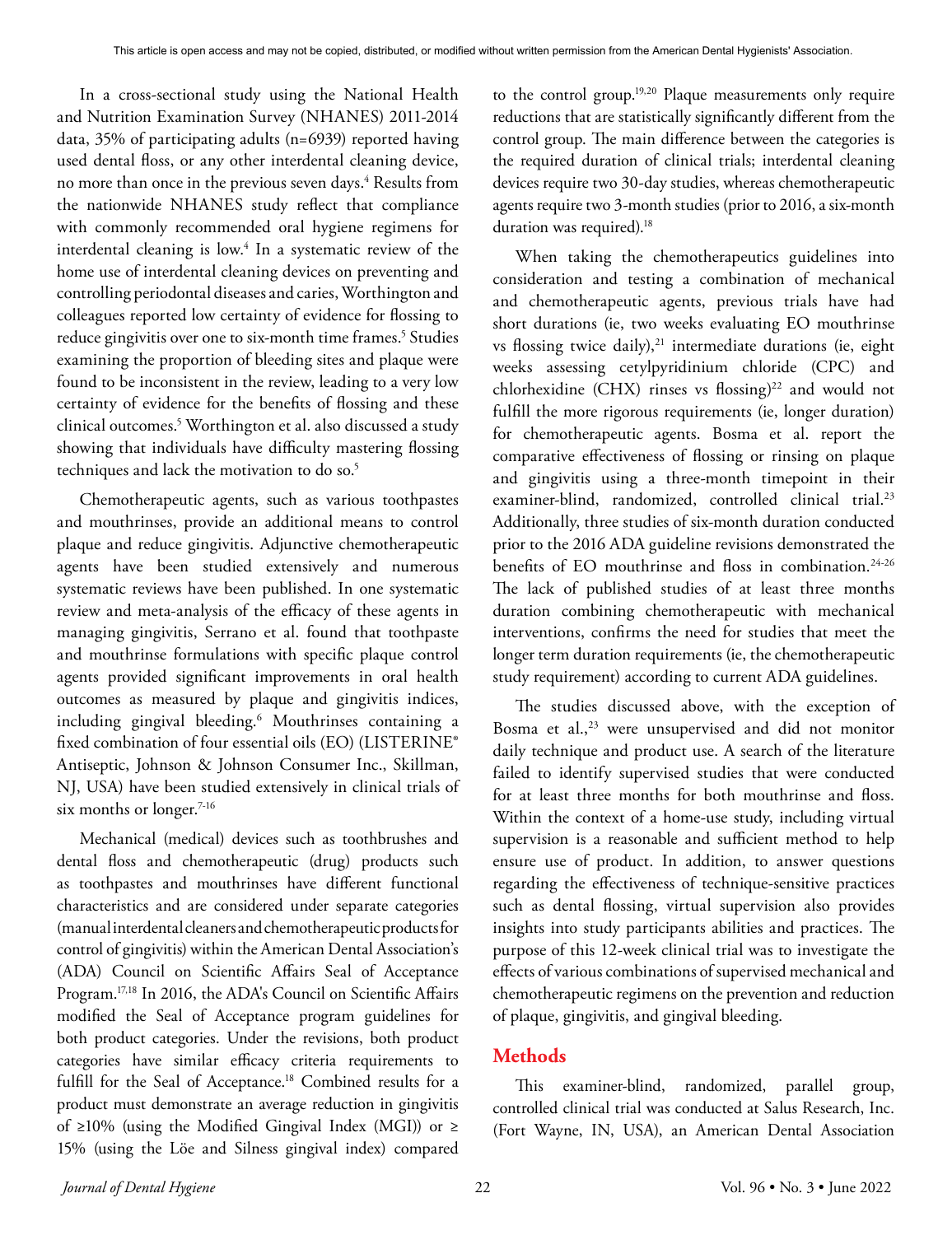(ADA) qualified site, $27$  from October 2020 to February 2021. The principles of the International Council on Harmonisation (ICH) Guidance for Good Clinical Practice (ICH E6 (R2)) were applied and the study protocol was approved by the Institutional Ethics Committee on research involving humans (IntegReview IRB, Austin, TX, USA). After receiving a thorough explanation of the study and the opportunity to ask questions in private, all participants provided written informed consent on a form which complied with the requirements of the Health Insurance Portability and Accountability Act. The study was registered on clinicaltrials.gov (registration number NCT04750005).

The randomization schedule was generated using a validated program created by the Biostatistics Department at Johnson & Johnson Consumer Inc. (JJCI, Skillman, NJ, USA). Participants were assigned in equal allocation to each treatment using a block randomization with block size of four; participants were assigned a unique randomization number that determined treatment assignment. The principal investigator (PI) and examiners were blinded to the treatments administered to participants. Personnel dispensing the test products or supervising their use did not participate in the examination of participants to minimize potential bias. During supervised use other staff members, including the PI /examiners, did not have access to the area where the product was being administered.

## *Sample*

Participants were from the Fort Wayne, IN area and were selected for screening from the clinical site's database on the basis of the trial's inclusion and exclusion criteria, which included such items as gingivitis, bleeding, and periodontal involvement. Participants were males and females aged 18-60 years (age limited to 60 years by sponsor due to Covid-19 risk factors at the time of the study), in good general and oral health, without known allergies to commercial dental products, with at least 20 teeth with scorable facial and lingual surfaces. All participants had evidence of some gingivitis (although no minimum score on the MGI was required), were without evidence of advanced periodontitis, and had at least 10 percent bleeding sites based on the Expanded Bleeding Index (EBI) as determined by the screening/baseline examination.<sup>19,28</sup> Participants were eligible for the study if they had no sites with >5 mm probing depth, and a maximum of three sites with 5 mm probing depths. Participants agreed to attend virtual smart-phone video daily sessions on weekdays for study procedures. Other inclusion criteria included the absence of fixed or removable orthodontic appliances or removable partial dentures; the

absence of significant oral soft tissue pathology excluding plaque-induced gingivitis, (at the discretion of the PI). Female participants of childbearing potential had negative pregnancy tests (baseline and week 12) and agreed to use medically acceptable methods of birth control for one month prior to baseline and throughout the study. Participants were not permitted to have dental procedures unless needed as emergency treatment during the study.

The following conditions excluded participants from participation: having had a dental prophylaxis within four weeks prior to screening/baseline; needing antibiotics prior to dental treatment; use of certain medications within last month (antibiotics, anti-inflammatory or anticoagulant therapy within one month); use of chemotherapeutic oral care products within two weeks; being pregnant or lactating; use of smokeless tobacco, vaping or e-cigarettes or suspected substance abuse; and any other medical or psychiatric condition that would make the volunteer inappropriate for the study in the judgment of the PI.

## *Interventions*

At baseline, all participants had a complete dental prophylaxis before being assigned to study products. Qualified participants were randomized into one of four treatment groups: 1) brush only (BO); 2) brush and rinse with fixed combination of four essential oils (4EO) (Listerine® Cool Mint® Antiseptic Mouthwash; JJCI, Skillman, NJ, USA) mouthrinse (BR); 3) brush and floss (BF); 4) brush, floss, and rinse with 4EO mouthrinse (BFR). Each participant received a soft-bristled manual toothbrush (ADA soft, flattrim reference toothbrush, sourced through the ADA) and toothpaste (Colgate® Cavity Protection; Colgate-Palmolive, New York, NY, USA). Participants assigned to the flossing groups received an unflavored waxed dental floss (REACH® Waxed Unflavored Dental Floss; JJCI, Skillman, NJ, USA). Participants in rinsing groups received blinded bottles of 4EO mouthrinse and marked dosage cups. Instructions for use were provided at screening/baseline session. Participants assigned to a flossing group received specific instruction on flossing technique by a dental hygienist and had to demonstrate competency to them. All participants performed the first use of their regimen under supervision at the test site.

For the 12-week duration of the study, all participants performed their oral hygiene regimens at the beginning of each weekday under virtual supervision (smartphone) by study personnel. The second weekday use and the twice-daily usage on weekends/holidays were unsupervised. All participants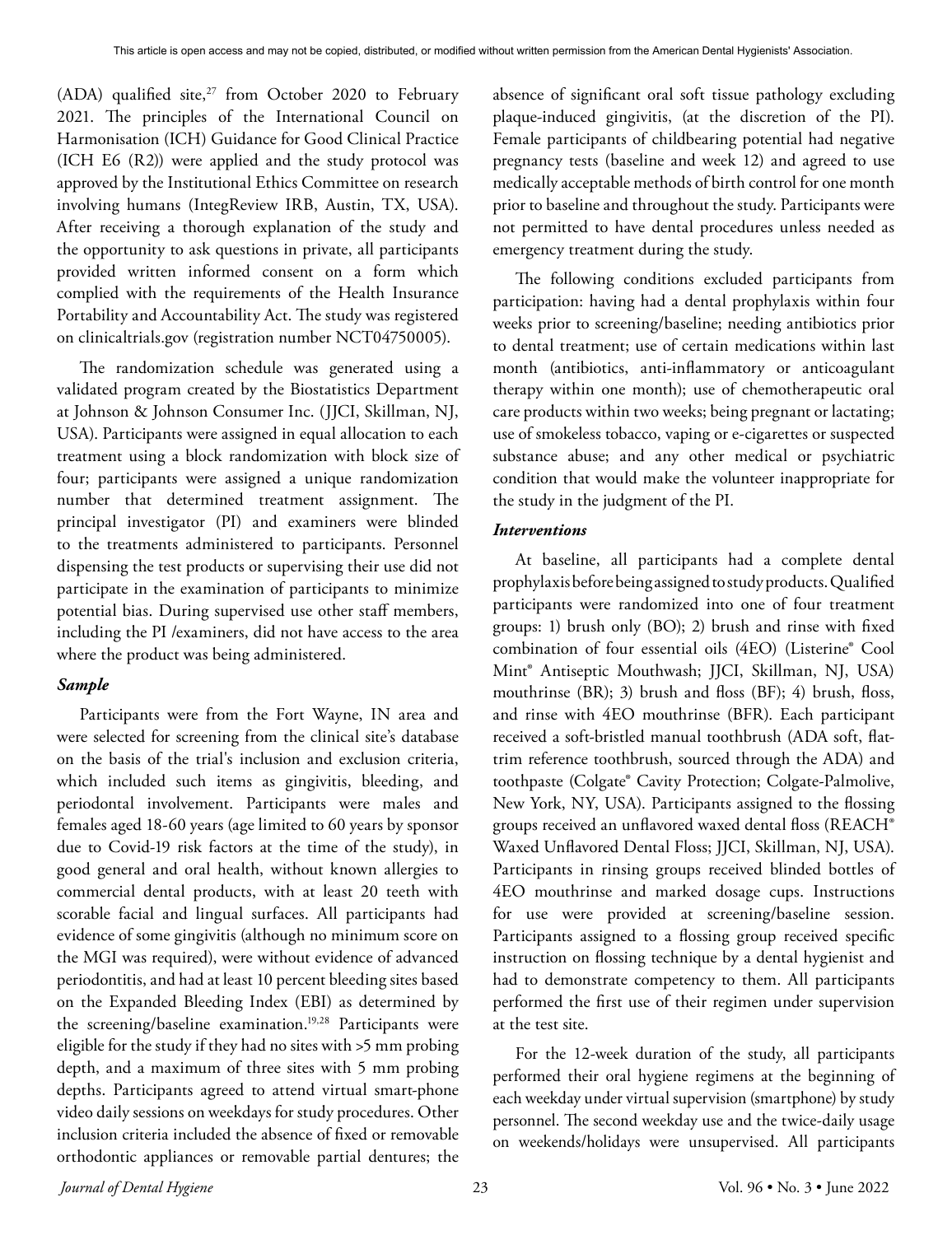were instructed to brush for one minute (timed) with a full ribbon of study dentifrice twice daily. The BR group brushed then rinsed with 20 mL of 4EO rinse for 30 seconds (timed) twice daily. The BF group brushed, then flossed as directed during the first daily oral hygiene session. In the evenings, these participants brushed but did not floss. The BFR group brushed, flossed as directed, then rinsed with 20 mL of 4EO rinse for 30 seconds (timed) during the first oral hygiene session. In the evenings, these participants brushed and rinsed but did not floss. Participants maintained diaries to document product use and brought all materials to the test site at weeks 4 and 12; diaries were checked, and floss and mouthrinse materials were weighed for compliance.

#### *Assessments*

Assessments were conducted at baseline, weeks 4 and 12. Prior to each visit, participants refrained from their product use for at least eight (but not more than 18) hours and did not eat for at least four hours before the visit. All assessment visits included review of the inclusion/exclusion criteria and concomitant medications, oral examination of hard and soft tissues, and adverse event monitoring before other measurements were taken. Each clinical assessment was performed consistently throughout the study by one trained and calibrated clinical examiner. Calibration of the examiner included an intra-examiner repeatability exercise performed yearly according to the site's standard operating procedures for the specific assessment.

Clinical assessments were conducted in the following order: oral examination of hard and soft tissue for safety, MGI, six-site EBI, probing depth, bleeding on probing (BOP) (baseline and week 12 only), six-site Turesky modification of the Quigley-Hein Plaque Index (TPI), and Proximal Marginal Plaque Index (PMI).<sup>19,28-32</sup> All plaque assessments for this trial were supragingival measures and probing depth and BOP were measured at six sites. Measurements were made at sixsites for each graded tooth (mesiofacial, facial, distofacial, mesiolingual, lingual, distolingual). Bleeding on probing measures were based on  $1 = yes$  bleeding,  $0 = no$  bleeding.

The primary efficacy endpoints were whole mouth mean MGI and TPI at week 12. Additional secondary efficacy endpoints at week 4 were whole mouth mean TPI, MGI, and EBI; marginal mean TPI, MGI and EBI at weeks 4 and 12; interproximal mean TPI, MGI, EBI at weeks 4 and 12; interproximal percent bleeding sites at weeks 4 and 12; interproximal mean PMI at weeks 4 and 12. Exploratory endpoints at week 12 were whole mouth and interproximal mean probing depth and bleeding on probing (BOP).

## *Statistical analyses*

A sample size of 200 participants (50 per treatment group) was estimated to provide greater than 95% power to detect a population difference of 0.46 between BR and BF in mean MGI, assuming a population standard deviation of 0.44; and greater than 95% power to detect a population difference of 0.54 between BR and BF in mean TPI, assuming a population standard deviation (SD) of 0.37. The population within-treatment SD and differences between population means were based on results from studies using the same examiners as the current study.<sup>23</sup> This sample size also provides 95% power for detecting a standardized effect size (difference between treatment means divided by SD) of 0.78 (MGI) for BFR versus BF and greater than 99% power to detect a standardized effect size of 1.5 (TPI) for BFR versus BF. These standardized effect size estimates were based on the study sponsor's historical database for MGI and TPI clinical trial data. Sample sizes were estimated using PASS version 14.0.4 (NCSS, LLC, Kaysville, UT, USA).

Treatments were compared using a mixed effects model for repeated measures (MMRM) approach, considering within-participant correlation as unstructured and with model terms for baseline as a covariate, treatment, visit, treatment by visit interaction, and baseline by visit interaction.<sup>33,34</sup> For key comparisons of BR versus BF and BFR versus BF at 12 weeks, the familywise type I error rate was strongly controlled at one-sided 2.5% by separately applying a fixed sequence approach for BR versus BF and BFR versus BF comparisons, and testing at the one-sided 1.25% significance level at each step within those sequences. For BR versus BF, non-inferiority with respect to MGI and TPI was assessed first. Provided that non-inferiority was demonstrated with respect to both MGI and TPI, superiority of BR versus BF was tested with respect to TPI and then MGI, and subsequently non-inferiority of BR versus BF was tested with respect to EBI. If the null hypothesis was not rejected at any step in the sequence, any further testing was considered exploratory. For BFR versus BF, superiority was similarly tested with respect to TPI, followed by MGI, and then by EBI. All comparisons outside the fixed-sequence procedure were tested at the 2.5% significance level, one-sided.

Non-inferiority for BR versus BF, within the fixed sequence referenced above, was assessed by testing the null hypothesis  $H_0$  (( $\mu_{BR}$ -  $\mu_B$ ) ≥ (1/2) ( $\mu_{BF}$ -  $\mu_B$ )) versus alternative (one-sided) hypothesis H<sub>1</sub> (( $\mu_{\text{\tiny BR}}$ -  $\mu_{\text{\tiny B}}$ ) < (1/2) ( $\mu_{\text{\tiny BF}}$ -  $\mu_{\text{\tiny B}}$ )). Rejection of H<sub>0</sub> in favor of  $H$ <sub>1</sub> demonstrates statistically that BR maintains a majority of the effect of BF, where the effect of BR is  $\mu_{\text{BP}}$ - $\mu_{B}$ , and the effect of BF is  $\mu_{F}$ -  $\mu_{B}$ . The ratio  $(\mu_{BR}$ -  $\mu_{B})/(\mu_{BF}$ -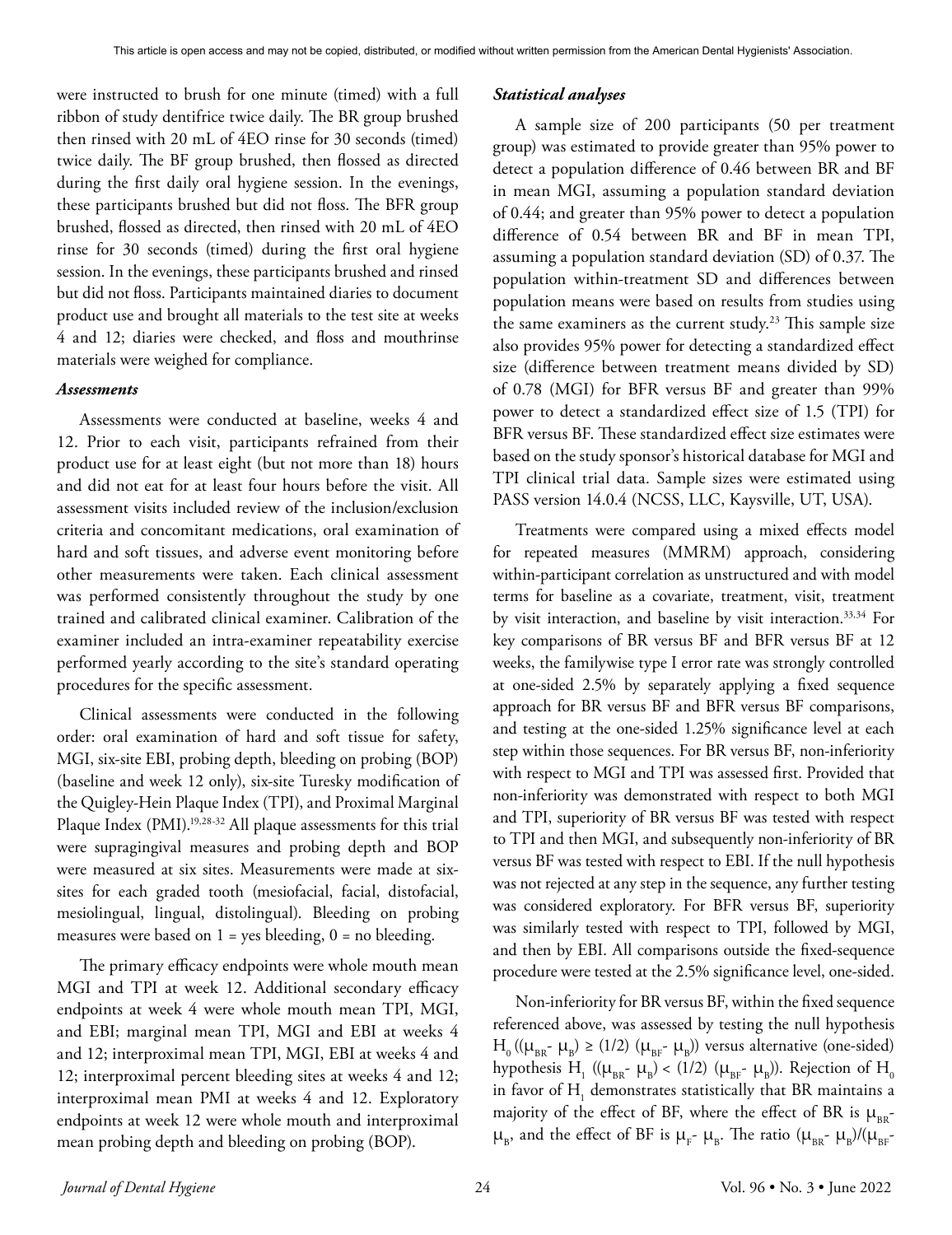$\mu_{\rm B}$ ) was further explored using Fieller confidence intervals if  $\mu_{BE}$ -  $\mu_{B}$  was significantly different from 0. (Fieller intervals are not presented in this paper, as superiority testing revealed superiority for BR versus BF, and therefore further exploration of the ratio  $(\mu_{BR}$ -  $\mu_B)$  /  $(\mu_{BF}$ -  $\mu_B)$  was not necessary.)

Demographic and baseline characteristics were compared across treatment groups using analysis of variance (ANOVA), Chi-square test, or Fisher's exact test. SAS version 9.4 software (SAS Institute, Cary, NC, USA) was used for statistical analyses.

## **Results**

Of the 213 randomized participants, 209 completed the study. Participants were randomized into four treatment groups: BO (n=53), BR (n=53), BF (n=53), and BFR (n=54). Two participants withdrew and two were lost to follow up. The sample distribution is shown in Figure 1. Demographic and baseline characteristics are presented in Table I. There were no statistically significant differences in baseline measurements among the groups, with the exception of mean whole mouth TPI. Variation in baseline index scores was accounted for by using the prespecified covariate adjustment in the statistical model.

| Figure 1. Participant distribution (n= 213) |  |  |  |  |  |
|---------------------------------------------|--|--|--|--|--|
|---------------------------------------------|--|--|--|--|--|

## *Efficacy: Primary endpoints*

## **Whole Mouth Mean TPI and MGI at Week 12**

At week 12, the BR and BFR groups demonstrated significantly reduced whole mouth mean TPI compared to the BO group (35.8% reduction and 32.8% reduction, respectively,  $p < 0.001$ ). The whole mouth mean TPI in the BF group was not significantly different from the BO group (*p*=0.935). In addition, compared to the BF group, the BR and BFR groups demonstrated significantly reduced whole mouth mean TPI (38.3% and 35.5%, *p*<0.001). The whole mouth mean TPI was not significantly different between the BR and BFR groups (*p*=0.861) (Table II).

As compared to the BO group, all three groups had significantly reduced whole mouth mean MGI at week 12; BR group reduced by 50.8%, (*p*<0.001); BF group by 9.2% (*p*=0.013); BFR group by 54.1% (*p*<0.001). In addition, compared to the BF group, the BR and BFR groups demonstrated significantly reduced whole mouth mean MGI by 45.8% and 49.5%, respectively  $(p<0.001)$ . The whole mouth mean MGI was not significantly different between the BR and BFR groups (*p*=0.203) (Table III). As described in the methods, the whole mouth mean TPI and whole mouth mean MGI non-inferiority and superiority comparisons

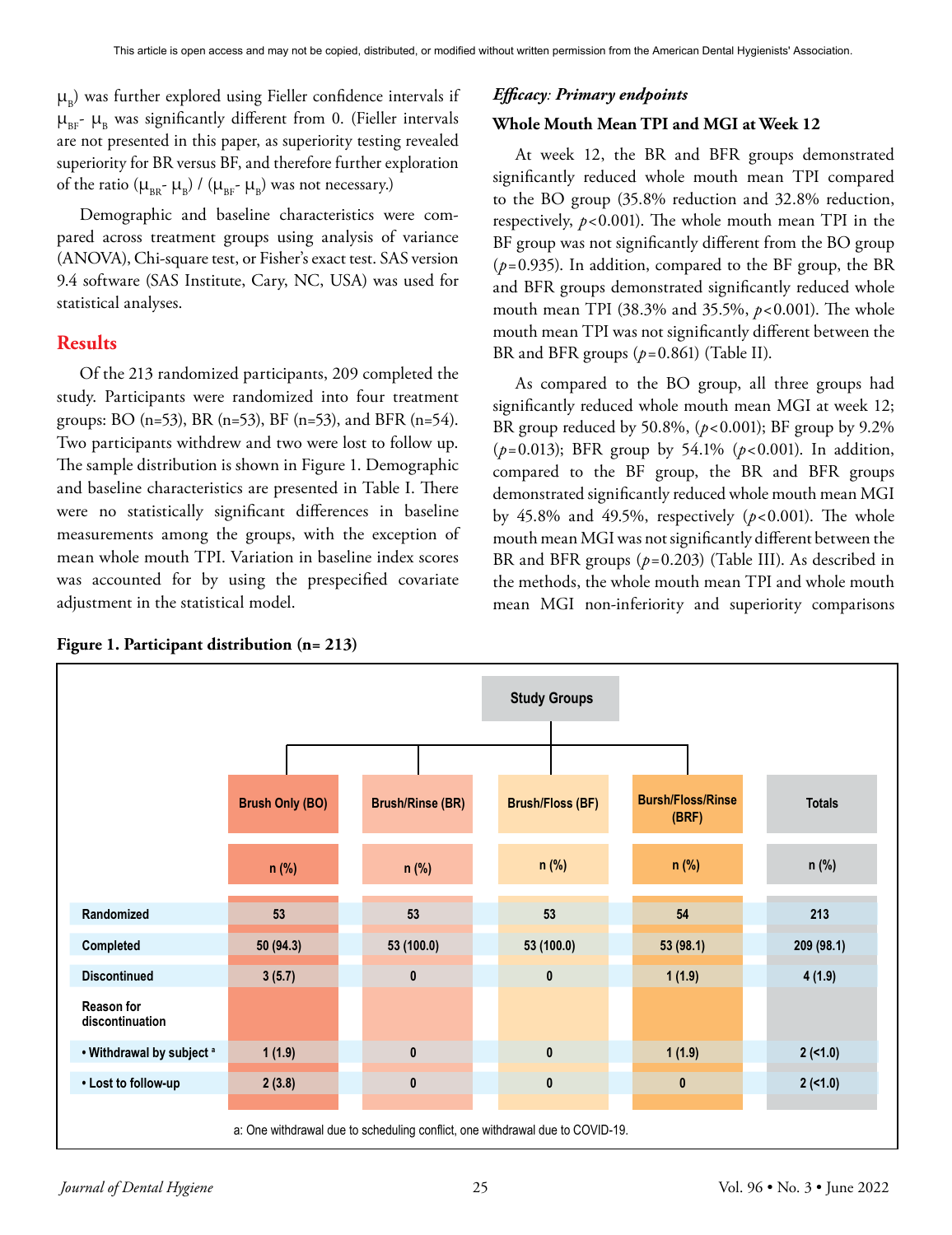between BR and BF were performed sequentially, first noninferiority then superiority. Because both non-inferiority and superiority were demonstrated, only superiority is discussed to avoid redundancy.

## *Efficacy: Secondary endpoints*

## **Whole Mouth Mean EBI and Percent Bleeding Sites at Week 12**

Compared to the BO group, all three groups demonstrated significantly reduced whole mouth mean EBI at week 12: BR group by 71.0% (*p*<0.001); BF group by 17.5% (*p*=0.003);

|                                       | <b>Brush Only</b> | <b>Brush/Rinse</b> | <b>Brush/Floss</b> | <b>Brush/Floss/Rinse</b> | <b>Total</b>   | Overall<br>$p$ -value |
|---------------------------------------|-------------------|--------------------|--------------------|--------------------------|----------------|-----------------------|
| $\mathbf{n}$                          | 53                | 53                 | 53                 | 54                       | 213            |                       |
| Mean Age, years (SD)                  | 42.2 (9.77)       | 43.8 (9.84)        | 41.4(10.03)        | 40.8 (12.43)             | 42.0 (10.57)   | $0.500*$              |
| Sex, $n$ $(\%)$                       |                   |                    |                    |                          |                | $0.982**$             |
| Male                                  | 12(22.6)          | 12(22.6)           | 11(20.8)           | 13(24.1)                 | 48 (22.5)      |                       |
| Female                                | 41 (77.4)         | 41 (77.4)          | 42 (79.2)          | 41 (75.9)                | 165(77.5)      |                       |
| Race, n (%)                           |                   |                    |                    |                          |                |                       |
| White                                 | 44(83.0)          | 42(79.2)           | 43(81.1)           | 45(83.3)                 | 174 (81.7)     | $0.536***$            |
| Black/African American                | 5(9.4)            | 7(13.2)            | 7(13.2)            | 4(7.4)                   | 23(10.8)       |                       |
| Asian                                 | 3(5.7)            | 0(0)               | 0(0)               | 1(1.9)                   | 4(1.9)         |                       |
| Other                                 | 1(1.9)            | 4(7.5)             | 3(5.7)             | 4(7.4)                   | 12(5.6)        |                       |
| Ethnicity, n (%)                      |                   |                    |                    |                          |                |                       |
| Hispanic/Latino                       | 2(3.8)            | 2(3.8)             | 2(3.8)             | 2(3.7)                   | 8(3.8)         | $>0.999***$           |
| Not Hispanic/Latino                   | 51 (96.2)         | 51 (96.2)          | 51 (96.2)          | 52 (96.3)                | 205 (96.2)     |                       |
| Smoker, n (%)                         |                   |                    |                    |                          |                |                       |
| No                                    | 52 (98.1)         | 52 (98.1)          | 52 (98.1)          | 54 (100)                 | 210 (98.6)     | $0.713***$            |
| Yes                                   | 1(1.9)            | 1(1.9)             | 1(1.9)             | 0(0)                     | 3(1.4)         |                       |
| <b>Whole Mouth Baseline Scores</b>    |                   |                    |                    |                          |                |                       |
| Mean TPI (SD)                         | 2.98 (0.386)      | 3.00 (0.359)       | 2.94 (0.324)       | 3.13 (0.340)             | 3.01 (0.358)   | $0.042*$              |
| Mean MGI (SD)                         | 2.19(0.475)       | 2.23(0.459)        | 2.26 (0.388)       | 2.25(0.371)              | 2.23(0.423)    | $0.866*$              |
| Mean EBI (SD)                         | 0.289(0.1879)     | 0.319(0.1775)      | 0.307(0.2007)      | 0.294(0.1390)            | 0.302(0.1767)  | $0.834*$              |
| Mean Percent<br><b>Bleeding Sites</b> | 22.30 (10.570)    | 24.07 (10.383)     | 23.12 (12.082)     | 22.22 (8.010)            | 22.92 (10.308) | $0.774*$              |
| <b>Interproximal Baseline Scores</b>  |                   |                    |                    |                          |                |                       |
| Mean TPI (SD)                         | 3.13 (0.364)      | 3.15(0.335)        | 3.09 (0.316)       | 3.26 (0.332)             | 3.16 (0.341)   | $0.056*$              |
| Mean MGI (SD)                         | 2.48(0.401)       | 2.54 (0.384)       | 2.56 (0.327)       | 2.53(0.323)              | 2.53(0.359)    | $0.664*$              |
| Mean EBI (SD)                         | 0.293(0.1907)     | 0.315(0.1760)      | 0.305(0.1955)      | 0.290(0.1403)            | 0.300(0.1758)  | $0.882*$              |
| Mean Percent<br><b>Bleeding Sites</b> | 23.05 (10.826)    | 23.73 (10.203)     | 23.28 (12.193)     | 22.10 (8.415)            | 23.04 (10.431) | $0.874*$              |

## **Table I. Participant demographics and baseline characteristics (n=213)**

\* p-values are based on ANOVA model with term for treatment group.

\*\* p-values are based on Chi-Squares test.

\*\*\* 20% or more cells with expected cell size <5, Chi-Square test may not be valid test. Fisher's Exact test was used.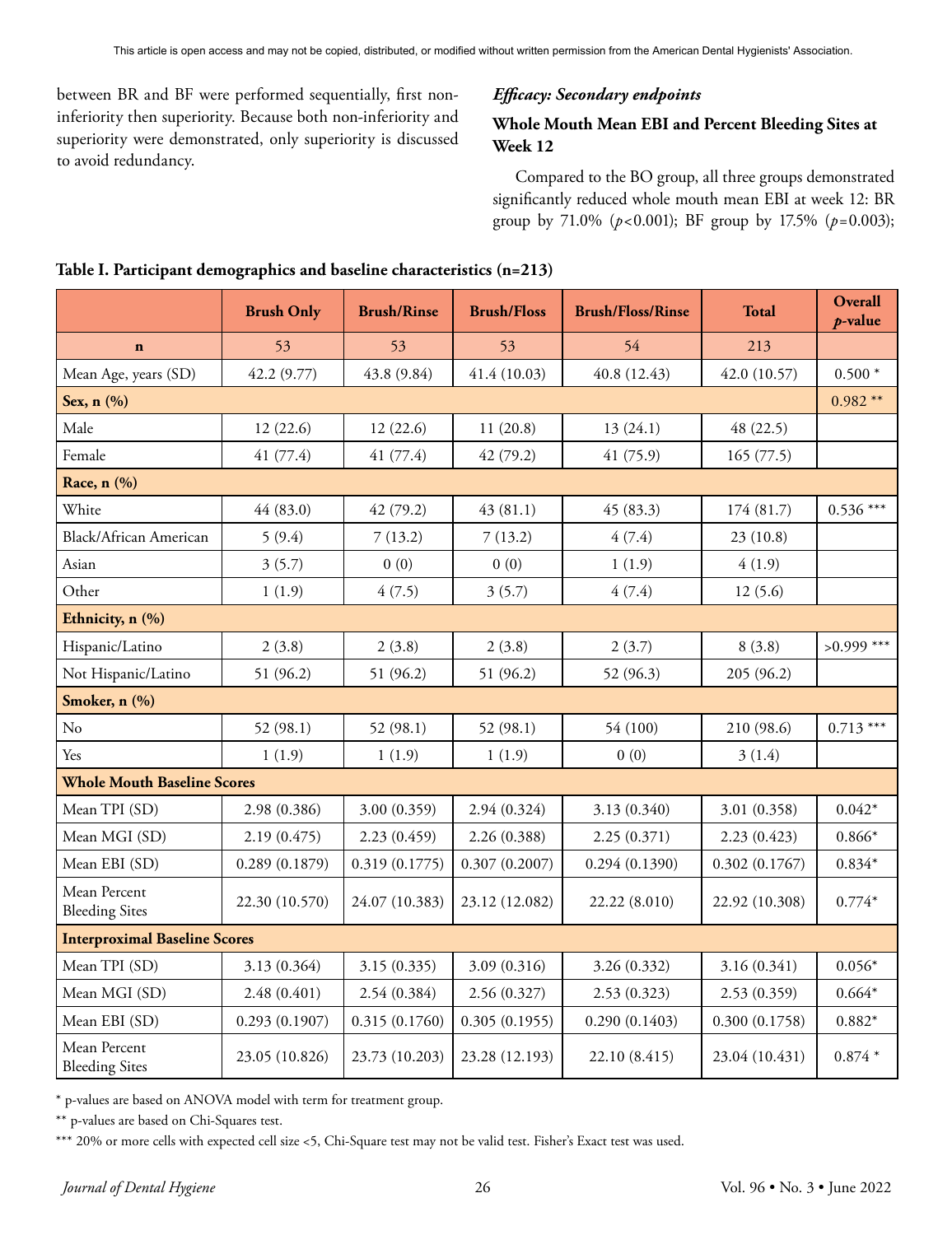| Table II. Whole Mouth Mean TPI after 4 and 12 Weeks: Full analysis set |
|------------------------------------------------------------------------|
|------------------------------------------------------------------------|

|                                                          | <b>Brush Only</b> | <b>Brush/Rinse</b> | <b>Brush/Floss</b>    | <b>Brush/Floss/</b><br><b>Rinse</b> |
|----------------------------------------------------------|-------------------|--------------------|-----------------------|-------------------------------------|
| <b>Baseline</b>                                          |                   |                    |                       |                                     |
| $\mathbf n$                                              | 51                | 53                 | 53                    | 53                                  |
| Mean                                                     | 2.99              | 3.00               | 2.94                  | 3.13                                |
| <b>SD</b>                                                | 0.378             | 0.359              | 0.324                 | 0.338                               |
| Week 4                                                   |                   |                    |                       |                                     |
| $\mathbf n$                                              | 51                | 52                 | 53                    | 53                                  |
| LSmean                                                   | 2.83              | 1.86               | 2.90                  | 1.77                                |
| <b>SE</b>                                                | 0.053             | 0.053              | 0.053                 | 0.053                               |
| % reduction<br>( $p$ -value) versus Brush Only*          |                   | 34.2<br>(p<0.001)  | $-2.5$<br>$(p=0.826)$ | 37.4<br>(p<0.001)                   |
| % reduction<br>(p-value) versus Brush/Floss*             |                   | 35.8<br>(p<0.001)  |                       | 38.9<br>(p<0.001)                   |
| % reduction<br>( $p$ value) versus Brush/Rinse*          |                   |                    |                       | 4.9<br>$(p=0.113)$                  |
| Week 12                                                  |                   |                    |                       |                                     |
| $\mathbf n$                                              | 50                | 53                 | 53                    | 53                                  |
| LSmean                                                   | 2.81              | 1.80               | 2.92                  | 1.89                                |
| <b>SE</b>                                                | 0.055             | 0.054              | 0.054                 | 0.054                               |
| % reduction<br>(p-value) versus Brush Only*              |                   | 35.8<br>(p<0.001)  | $-4.2$<br>$(p=0.935)$ | 32.8<br>(p<0.001)                   |
| Non-inferiority $p$ -value<br>versus Brush/Floss**       |                   | p<0.001            |                       |                                     |
| % reduction (Superiority<br>p-value) versus Brush/Floss* |                   | 38.3<br>(p<0.001)  |                       | 35.5<br>(p<0.001)                   |
| % reduction<br>(p-value) versus Brush/Rinse              |                   |                    |                       | $-4.6$<br>$(p=0.861)$               |

\* *p*-values are one-sided based on mixed effects model for repeated measures with terms for treatment, visit, baseline by visit, and treatment by visit and corresponding baseline as covariate. Estimated means (LSmeans) and standard errors were based on the same model.

\*\* *p*-values are one-sided based on mixed effects model for repeated measures and non-inferiority test comparing Brush/Rinse vs 0.5 Brush/Floss + 0.5 Brushing only.

BFR group by 78.2% (*p*<0.001). The BR was demonstrated as non-inferior to the BF (*p*<0.001). In addition, compared to the BF group, the BR and BFR groups significantly reduced whole mouth mean EBI (64.9% and 73.6%, respectively,  $p < 0.001$ ). The whole mouth mean EBI did not differ significantly between the BR and BFR groups (*p*=0.127).

Regarding gingival bleeding, when compared to the BO group, all three groups demonstrated significantly reduced whole mouth percent bleeding sites at week 12; BR group by 68.9% (*p*<0.001); BF group by 14.0% (*p*=0.006); BFR group by 75.5% (*p*<0.001). In addition, as compared to the BF group, the BR and BFR groups demonstrated significantly reduced whole mouth percent bleeding sites (63.8% and 71.5%, respectively, *p*<0.001). Whole mouth percent bleeding sites did not differ significantly between the BR and BFR groups (*p*=0.112).

While it appears redundant to present non-inferiority comparisons as well as superiority comparisons of BR with BF for whole mouth mean EBI, both results are presented because this non-inferiority comparison (but not the corresponding superiority comparisons) was one of the set of key comparisons controlled strongly at the one-sided 2.5% familywise error rate.

## **Interproximal TPI, MGI, EBI, Percent Bleeding Sites at Week 12**

The BR and BFR groups demonstrated significantly reduced interproximal mean TPI as compared to the BO group (26.9% reduction and 24.9% reduction, respectively, *p*<0.001). The BF group did not differ significantly from the BO group (*p*=0.976). In addition, compared to the BF group, the BR and BFR groups showed significantly reduced interproximal mean TPI (30.3% reduction and 28.4% reduction, respectively, *p*<0.001). The interproximal mean TPI did not significantly differ between the BR and BFR groups (*p*=0.793) (Table II).

All three groups demonstrated significantly reduced interproximal mean MGI as compared to the BO group at week 12: BR group by 42.7% (*p*<0.001); BF group by 8.9% (*p*=0.006); BFR group by 44.0%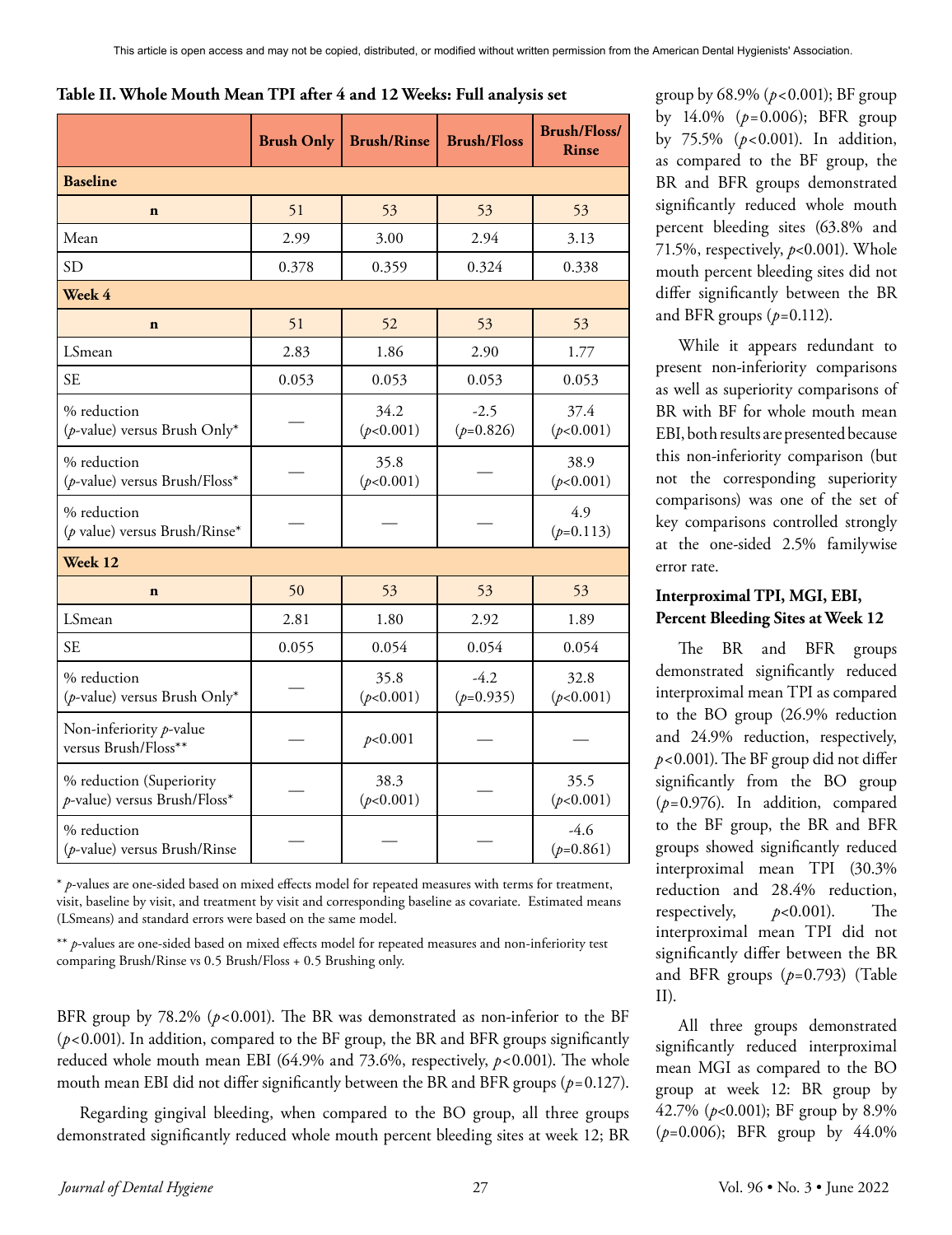### **Table III. Whole Mouth Mean MGI after 4 and 12 weeks: Full analysis set**

|                                                          | <b>Brush Only</b> | <b>Brush/Rinse</b> | <b>Brush/Floss</b> | <b>Brush/Floss/</b><br><b>Rinse</b> |
|----------------------------------------------------------|-------------------|--------------------|--------------------|-------------------------------------|
| <b>Baseline</b>                                          |                   |                    |                    |                                     |
| $\mathbf n$                                              | 51                | 53                 | 53                 | 53                                  |
| Mean                                                     | 2.21              | 2.23               | 2.26               | 2.25                                |
| S.D.                                                     | 0.471             | 0.459              | 0.388              | 0.374                               |
| Week 4                                                   |                   |                    |                    |                                     |
| $\mathbf n$                                              | 51                | 52                 | 53                 | 53                                  |
| LSmean                                                   | 2.04              | 1.15               | 1.84               | 0.92                                |
| <b>SE</b>                                                | 0.059             | 0.058              | 0.057              | 0.057                               |
| % reduction<br>(p-value) versus Brush Only*              |                   | 43.7<br>(p<0.001)  | 9.7<br>$(p=0.008)$ | 55.1<br>(p<0.001)                   |
| % reduction<br>(p-value) versus Brush/Floss*             |                   | 37.6<br>(p<0.001)  |                    | 50.2<br>(p<0.001)                   |
| % reduction<br>(p-value) versus Brush/Rinse*             |                   |                    |                    | 20.3<br>$(p=0.002)$                 |
| Week 12                                                  |                   |                    |                    |                                     |
| $\mathbf n$                                              | 50                | 53                 | 53                 | 53                                  |
| LSmean                                                   | 2.00              | 0.98               | 1.81               | 0.92                                |
| <b>SE</b>                                                | 0.059             | 0.057              | 0.057              | 0.057                               |
| % reduction<br>( $p$ -value) versus Brush Only*          |                   | 50.8<br>(p<0.001)  | 9.2<br>$(p=0.013)$ | 54.1<br>(p<0.001)                   |
| Non-inferiority<br>(p-value) versus Brush/Floss**        |                   | (p<0.001)          |                    |                                     |
| % reduction (Superiority<br>p-value) versus Brush/Floss* |                   | 45.8<br>(p<0.001)  |                    | 49.5<br>(p<0.001)                   |
| % reduction<br>(p-value) versus Brush/Rinse*             |                   |                    |                    | 6.8<br>$(p=0.203)$                  |

\* *p*-values are one-sided based on mixed effects model for repeated measures with terms for treatment, visit, baseline by visit, and treatment by visit and corresponding baseline as covariate. Estimated means (LSmeans) and standard errors were based on the same model.

\*\* *p*-values are one-sided based on mixed effects model for repeated measures and non-inferiority test comparing Brush/Rinse vs 0.5 Brush/Floss + 0.5 Brushing only.

(*p*<0.001). In addition, compared to the BF group, the BR and BFR groups demonstrated significantly reduced interproximal mean MGI (37.1% reduction and 38.5% reduction, respectively, *p*<0.001). The interproximal mean MGI did not differ significantly between the BR and BFR groups (*p*=0.357) (Table III).

As compared to the BO group, all three groups demonstrated significantly reduced interproximal mean EBI at week 12: BR group by 71.5% (*p*<0.001); BF group by 19.2% ( $p=0.002$ ); BFR group by 81.4% ( $p<0.001$ ). In addition, the BR and BFR groups significantly reduced interproximal mean EBI compared to the BF group (64.7% reduction and 77.0% reduction, respectively, *p*<0.001). The interproximal mean EBI did not differ significantly between the BR and BFR groups (*p*=0.068) (Table IV).

Compared to the BO group, all three groups demonstrated significantly reduced interproximal percent bleeding sites at week 12: BR group by 68.7% (*p*<0.001); BF group by 16.1% (*p*=0.004); BFR group by 79.3% (*p*<0.001). The BR group demonstrated significantly reduced interproximal percent bleeding sites as compared to the BF group (62.8% reduction, *p*<0.001). In addition, the BFR group demonstrated significantly reduced interproximal percent bleeding sites as compared to the BF group (75.4% reduction, *p*<0.001), but not compared to the BR group (33.8% reduction, *p*=0.04) (Table IV).

# **Interproximal Mean PMI at Week 12**

The BR and BFR groups demonstrated significantly reduced interproximal mean PMI as com-pared to the BO group (29.6% reduction and 24.9% reduction, respectively, *p*<0.001). The BF group did not differ significantly from the BO group (*p*=0.894). In addition, as compared to the BF group, the BR and BFR groups demonstrated significantly reduced interproximal mean PMI (31.9% reduction and 27.5% reduction, respectively, *p*<0.001). The interproximal PMI did not differ significantly between the BR and BFR groups (*p*=0.953) (Table III).

All other secondary endpoints measured at weeks 4 and 12 are presented in Tables II-IV. The exploratory endpoints of whole mouth and interproximal mean probing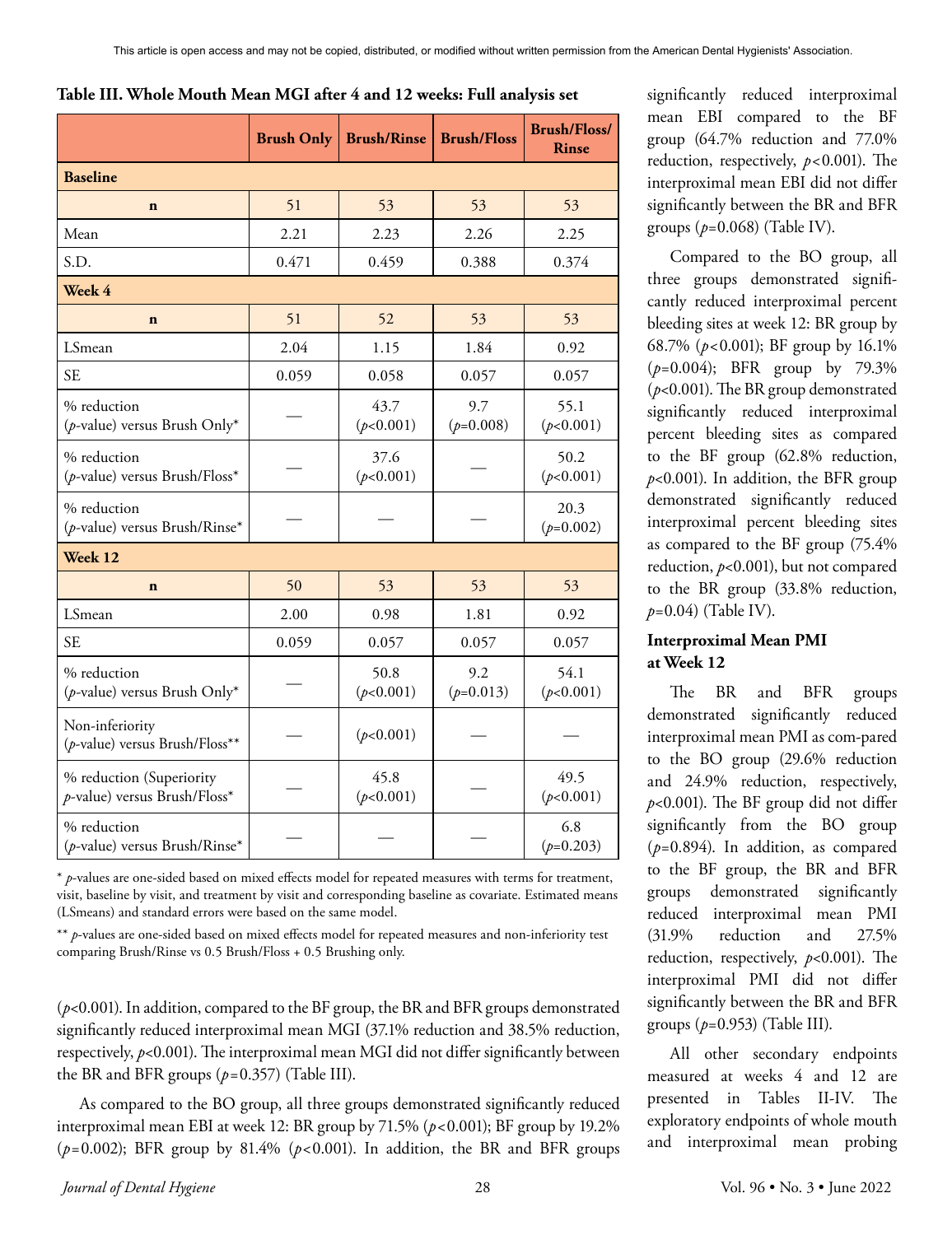|                             |                                                                                                        | <b>Brush/Rinse</b>                                 | <b>Brush/Floss</b>                       | <b>Brush/Floss/Rinse</b>                            |                                                                                                                                                                            | <b>Brush/Rinse</b>       | Brush/Floss                              | <b>Brush/Floss/Rinse</b>                         |
|-----------------------------|--------------------------------------------------------------------------------------------------------|----------------------------------------------------|------------------------------------------|-----------------------------------------------------|----------------------------------------------------------------------------------------------------------------------------------------------------------------------------|--------------------------|------------------------------------------|--------------------------------------------------|
|                             | $\mathsf I$<br>Whole Mouth Mean EBI                                                                    | 4 Weeks / 12 Weeks                                 |                                          |                                                     | Interproximal % Bleeding Sites Based on EBI - 4 Weeks / 12 Weeks                                                                                                           |                          |                                          |                                                  |
|                             | $(\rho$ -value) versus Brush Only<br>% reduction                                                       | $(p<0.001)$ *<br>59.3/71.0                         | $(p=0.048)^* / (p=0.003)^*$<br>12.0/17.5 | $(p<0.001)*$<br>72.8 / 78.2                         | $(p$ -value) versus Brush Only*<br>$\%$ reduction                                                                                                                          | 61.1/68.7<br>(p<0.001)   | $(p=0.082) / (p=0.004)$<br>9.2/16.1      | 77.1/79.3<br>(p<0.001)                           |
| Journal of Dental Hygiene   | $(p$ -value) versus Brush/Floss<br>% reduction                                                         | 53.8 / 64.9<br>$(p < 0.001)$ *<br>$(p < 0.001)$ ** |                                          | $(p < 0.001)$ *<br>69.1/73.6                        | $(p$ -value) versus Brush/Floss*<br>% reduction                                                                                                                            | 57.1 / 62.8<br>(p<0.001) |                                          | 74.8 / 75.4<br>(p<0.001)                         |
|                             | % reduction                                                                                            |                                                    |                                          | 33.1/24.9                                           | (p-value) versus Brush/Rinse*<br>% reduction                                                                                                                               |                          |                                          | $(41.3 / 33.8)$<br>( $p=0.008$ ) / ( $p=0.040$ ) |
|                             | (p-value) versus Brush/Rinse                                                                           |                                                    |                                          | $(p=0.030)*/(p=0.127)*$                             | Interproximal PMI - 4 Weeks / 12 Weeks                                                                                                                                     |                          |                                          |                                                  |
|                             | % Bleeding Sites Based on<br>Whole Mouth<br>% reduction                                                | 59.1/68.9                                          | 4 Weeks / 12 Weeks<br>9.6/14.0<br>EBI    | 72.1/75.5                                           | $(p$ -value) versus Brush Only*<br>% reduction                                                                                                                             | 27.3 / 29.6<br>(p<0.001) | $(p=0.859) / (p=0.894)$<br>$-3.1 / -3.5$ | 28.1/24.9<br>(p<0.001)                           |
|                             | % reduction $(p$ -value) versus<br>$(p$ -value) versus Brush Only*<br>Brush/Floss*                     | 54.7 / 63.8<br>(p<0.001)                           | $(p=0.065) / (p=0.006)$                  | 69.1/71.5<br>(p<0.001)                              | $(p$ -value) versus Brush/Floss*<br>% reduction                                                                                                                            | 29.4/31.9<br>(p<0.001)   |                                          | 30.3 / 27.5<br>(p<0.001)                         |
|                             | % reduction $(p$ -value) versus<br>Brush/Rinse*                                                        | (p<0.001)                                          |                                          | $(p=0.021) / (p=0.112)$<br>31.8 / 21.3<br>(p<0.001) | $(p$ -value) versus Brush/Rinse*<br>% reduction                                                                                                                            |                          |                                          | $(p=0.378) / (p=0.953)$<br>$1.2 / -6.6$          |
|                             |                                                                                                        |                                                    |                                          |                                                     | Marginal Mean TPI                                                                                                                                                          | -4 Weeks / 12 Weeks      |                                          |                                                  |
|                             | Interproximal Mean TPI - 4 Weeks / 12 Weeks<br>$(\rho$ -value) versus Brush Only*<br>% reduction       | 26.2/26.9<br>(p<0.001)                             | $(p=0.853) / (p=0.976)$<br>$-2.6/ -4.9$  | 29.5 / 24.9<br>(p<0.001)                            | $(p$ -value) versus Brush Only*<br>% reduction                                                                                                                             | 52.8 / 56.1<br>(p<0.001) | $(p=0.739) / (p=0.741)$<br>$-2.2 / -2.5$ | 55.6/50.8<br>(p<0.001)                           |
| 29                          | $(p$ -value) versus Brush/Floss*<br>% reduction                                                        | 28.1 / 30.3<br>(p<0.001)                           |                                          | 31.3 / 28.4<br>(p<0.001)                            | $(p$ -value) versus Brush/Floss*<br>% reduction                                                                                                                            | 53.8 / 57.2<br>(p<0.001) |                                          | 56.6 / 52.0<br>(p<0.001)                         |
|                             | $(p$ -value) versus Brush/Rinse*<br>% reduction                                                        |                                                    |                                          | $(p=0.091) / (p=0.793)$<br>$4.5/ -2.7$              | $(p$ -value) versus Brush/Rinse*<br>% reduction                                                                                                                            |                          |                                          | $(p=0.209 / (p=0.916)$<br>$6.0 / -12.1$          |
|                             | Interproximal Mean MGI - 4 Weeks / 12 Weeks                                                            |                                                    |                                          |                                                     | Marginal Mean MGI - 4 Weeks / 12 Weeks                                                                                                                                     |                          |                                          |                                                  |
|                             | $(p$ -value) versus Brush Only*<br>% reduction                                                         | 33.3 / 42.7<br>(p<0.001)                           | $(p=0.007) / (p=0.006)$<br>8.1/8.9       | 41.9 / 44.0<br>(p<0.001)                            | $(p$ -value) versus Brush Only*<br>% reduction                                                                                                                             | 56.1 / 60.6<br>(p<0.001) | $(p=0.012) / (p=0.035)$<br>11.8/9.5      | 70.6 / 66.4<br>(p<0.001)                         |
|                             | $(p$ -value) versus Brush/Floss*<br>% reduction                                                        | 27.4 / 37.1<br>(p<0.001)                           |                                          | 36.8 / 38.5<br>(p<0.001)                            | $(p$ -value) versus Brush/Floss*<br>% reduction                                                                                                                            | 50.2 / 56.5<br>(p<0.001) |                                          | 66.7 / 62.9<br>(p<0.001)                         |
|                             | $(p$ -value) versus Brush/Rinse $^*$<br>% reduction                                                    |                                                    |                                          | $(p=0.004) / (p=0.357)$<br>12.9 / 2.2               | (p-value) versus Brush/Rinse*<br>% reduction                                                                                                                               |                          |                                          | $(p=0.003) / (p=0.128)$<br>33.2 / 14.8           |
|                             | Interproximal Mean EBI                                                                                 | -4 Weeks / 12 Weeks                                |                                          |                                                     | Marginal Mean EBI - 4 Weeks / 12 Weeks                                                                                                                                     |                          |                                          |                                                  |
|                             | $(p$ -value) versus Brush Only*<br>% reduction                                                         | $62.1 / 71.5$<br>( $p<0.001$ )                     | $(p=0.047) / (p=0.002)$<br>12.1/19.2     | 78.0/81.4<br>(p<0.001)                              | $(p$ -value) versus Brush Only*<br>% reduction                                                                                                                             | 54.1 / 69.8<br>(p<0.001) | $(p=0.083) / (p=0.031)$<br>12.1 / 13.7   | 63.2/71.6<br>(p<0.001)                           |
|                             | (p-value) versus Brush/Floss*<br>% reduction                                                           | 56.9 / 64.7<br>(p<0.001)                           |                                          | 74.9 / 77.0<br>(p<0.001)                            | $(p$ -value) versus Brush/Floss*<br>$\%$ reduction                                                                                                                         | 47.8 / 65.0<br>(p<0.001) |                                          | 58.1 / 67.1<br>(p<0.001)                         |
|                             | $(p$ -value) versus Brush/Rinse*<br>% reduction                                                        |                                                    |                                          | $41.9 / 34.7$<br>( $p=0.014) / (p=0.068)$           | (p-value) versus Brush/Rinse*<br>% reduction                                                                                                                               |                          |                                          | $(p=0.148) / (p=0.403)$<br>19.7 / 5.9            |
| Vol. 96 • No. 3 • June 2022 | baseline as covariate. Percent reductions were based on estimated means (LSmeans) from the same model. |                                                    |                                          |                                                     | $*$ p-values are one-sided based on mixed effects model for repeated measures with terms for treatment, visit, baseline by visit, and treatment by visit and corresponding |                          |                                          |                                                  |

baseline as covariate. Percent reductions were based on estimated means (LSmeans) from the same model. \*\* p-values are one-sided based on mixed effects model for repeated measures and non-inferiority test comparing Brush/Rinse vs 0.5 Brush/Floss + 0.5 Brushing only. *p*-values are one-sided based on mixed effects model for repeated measures and non-inferiority test comparing Brush/Rinse vs 0.5 Brush/Floss + 0.5 Brushing only.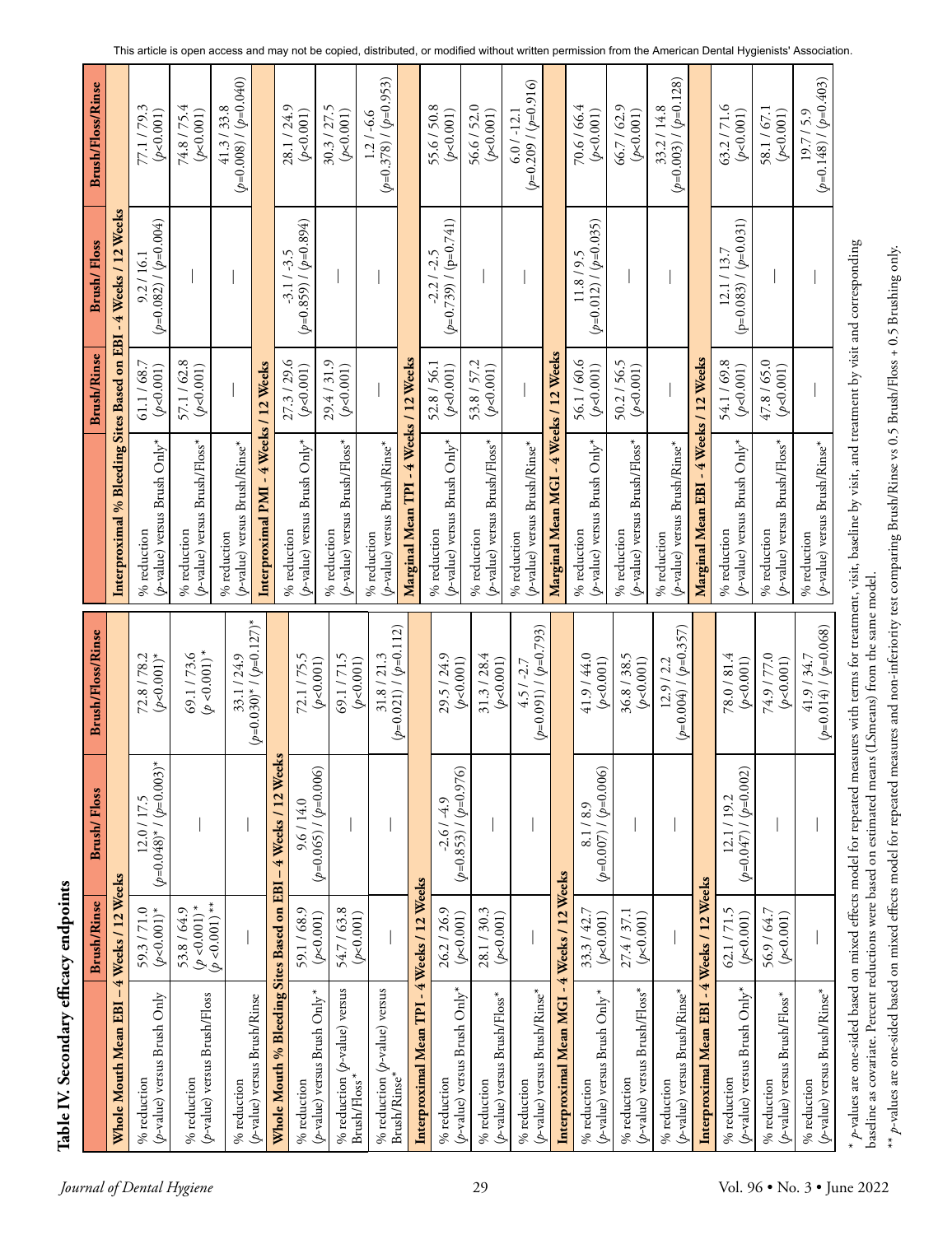depth and mean BOP at week 12 are presented in Table V. All statistical tests comparing the BR and BFR groups to the BF group in this study, apart from the non-inferiority tests for BR and BF, were one-sided assessing the benefit of BR or BFR to BF. Using the one-sided approach, interproximal mean BOP for the BR group as compared to the BF group did not show statistically significant reductions in favor of BR ( $p=0.976$ ) after 12 weeks. To more completely evaluate the relative benefits of flossing given the magnitude and direction of the observed difference, a two-sided test was applied for this comparison. Based on this statistical test, the BF group had a significantly lower mean interproximal BOP than the BR group (*p*=0.049) after 12 weeks.

# *Safety*

Of the treatment-emergent adverse events (TEAE) the PI classified as "probable" or "very likely" caused by the study product, one participant experienced moderate lip mucosa desquamation, and two participants in the BR group experienced mild oral mucosal desquamation. Four participants in the BFR group experienced mild oral mucosal desquamation. All were single episodes that required no treatment and resolved. All other TEAEs (angular cheilitis, coated tongue, ulcer, and mouth ulceration due to food burn) were also single events, either mild or moderate in severity, that resolved without treatment. No participants discontinued participation in the study due to adverse events. No deaths and no serious AEs were reported.

# **Discussion**

The purpose of this long-term (12-week) clinical trial was to investigate the effects of various combinations of supervised mechanical and chemotherapeutic regimens on the prevention and reduction of plaque, gingivitis, and gingival bleeding. Participants using a mouthrinse containing a fixed combination of four essential oils, in combination with toothbrushing or with toothbrushing and flossing, demonstrated statistically significant reductions in supragingival plaque, gingivitis, and gingival bleeding as compared to toothbrushing only and compared to toothbrushing and flossing at the end of 12 weeks. Furthermore, using dental floss in addition to toothbrushing (BF) provided no measurable plaque reduction as compared to toothbrushing alone (BO) but did provide reductions in gingivitis and gingival bleeding when compared to BO at 12 weeks. Although the Turesky modification of the Quigley-Hein Plaque Index (TPI) is a more widely utilized supragingival plaque index in clinical trials, use of the Proximal Marginal Plaque Index (PMI) in this study produced a similar pattern in plaque reduction in comparison to TPI, helping to confirm the robustness of the findings.

While the use of dental floss was not shown to reduce supragingival plaque in this study, it was shown to statistically significantly reduce several whole mouth and interproximal measures (i.e. mean MGI, mean EBI, marginal gingival bleeding, and percent of bleeding sites based on EBI) compared to brushing alone, but not as effectively as the EO mouthrinsing regimens. This finding suggests that while the mechanical action of flossing may affect the plaque mass for a short period of time that was long enough to have an impact on gingival health, its effect was not long enough to measure significant plaque reduction at 8-18 hours. These results are consistent with findings of a 12-week clinical trial conducted by Bosma et al.23

Although it was an exploratory outcome measure in this supervised clinical trial, the BOP results had clinical implications. Participants assigned to flossing as part of their oral care regimen (BFR and BF) had statistically significant reductions in whole mouth and interproximal mean BOP at 12 weeks compared to toothbrushing only (BO). Compared to BR at 12 weeks, the BFR and BF groups demonstrated statistically significantly reduced interproximal mean BOP and only the BFR group demonstrated statistically significantly reduced whole mouth mean BOP. These findings were consistent with the supervised flossing groups in a study by Bosma et al.<sup>23</sup> A potential explanation for this could be the deeper interproximal subgingival access and the mechanical plaque disruption that flossing may provide compared to rinsing with a 4EO mouthrinse.

Periodontal diseases are a result of complex interactions of multiple factors. Evaluating an individual's periodontal health should take into consideration more than plaque and bacterial control.<sup>35</sup> In a review of the histological and clinical determinants of periodontal health, Lang and Bartold provide a definition for both the intact and reduced periodontium and state that BOP is the best parameter for monitoring health or inflammation of the gingival tissue.<sup>35</sup> Although the severity of the gingival bleeding and the amount of plaque accumulation are associated with one another, it has been suggested that BOP may be an earlier sign of gingivitis than erythema and edema.<sup>35</sup> In the presence of BOP, it is impossible to have pristine periodontal health.<sup>35</sup>

To determine the best adjunctive routine in addition to brushing only, multiple disease measures (MGI, bleeding, probing depth, BOP) were considered at the 12-week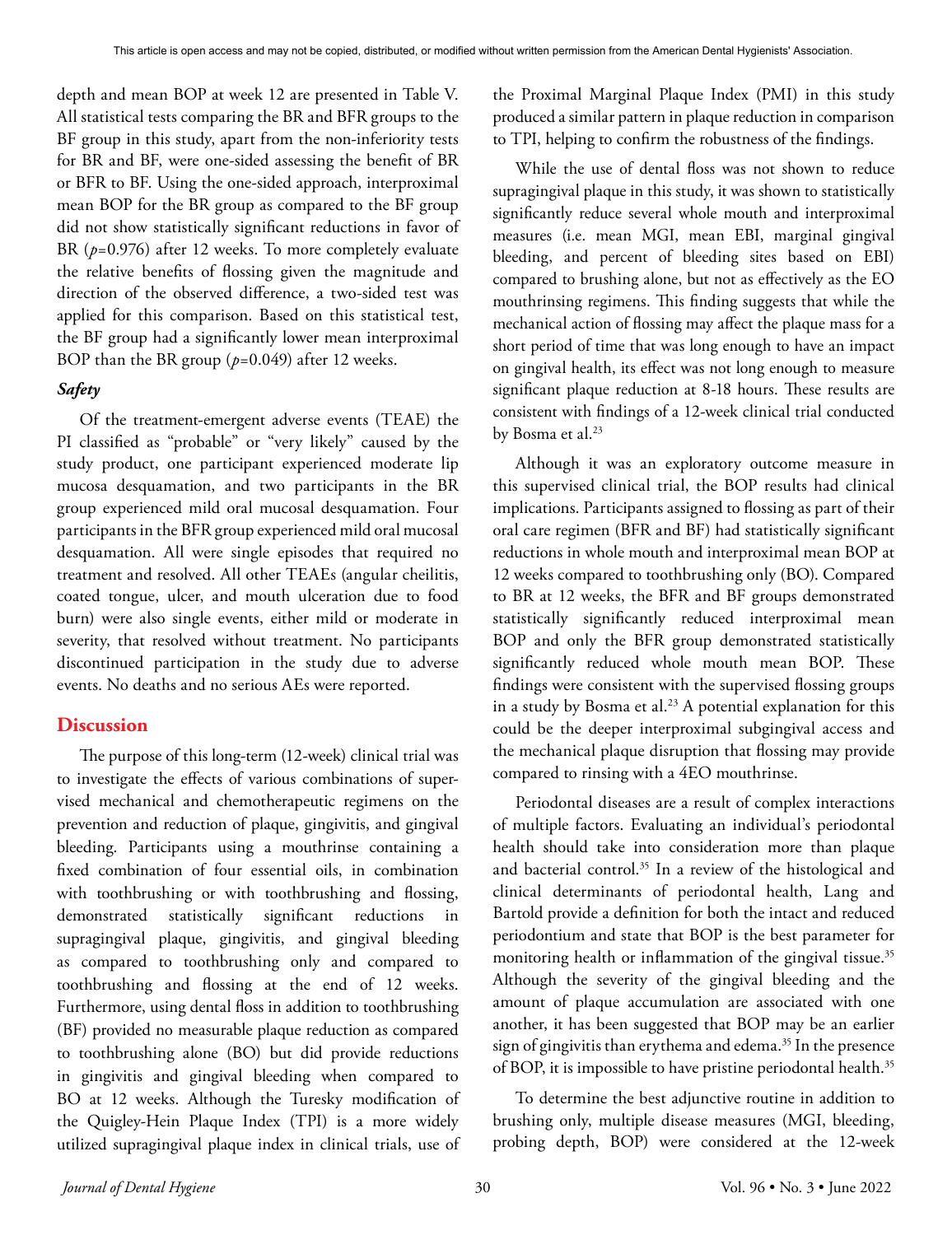**Table V. Exploratory endpoints: Whole mouth and interproximal probing depth and bleeding on probing at week 12.**  Table V. Exploratory endpoints: Whole mouth and interproximal probing depth and bleeding on probing at week 12.

|                                                                      | <b>Brush Only</b> | <b>Brush/Rinse</b>  | <b>Brush/Floss</b>  | Brush/Floss/<br>Rinse |                                                                                                                                                                     | <b>Brush Only</b> | <b>Brush/Rinse</b>      | <b>Brush/Floss</b>   | Brush/Floss/<br>Rinse         |
|----------------------------------------------------------------------|-------------------|---------------------|---------------------|-----------------------|---------------------------------------------------------------------------------------------------------------------------------------------------------------------|-------------------|-------------------------|----------------------|-------------------------------|
| Whole Mouth Mean Probing Depth                                       |                   |                     |                     |                       | Interproximal Mean Probing Depth                                                                                                                                    |                   |                         |                      |                               |
| Baseline                                                             |                   |                     |                     |                       | <b>Baseline</b>                                                                                                                                                     |                   |                         |                      |                               |
| $\blacksquare$                                                       | 51                | 53                  | 53                  | 53                    | $\blacksquare$                                                                                                                                                      | 51                | 53                      | 53                   | 53                            |
| Mean                                                                 | 1.88              | 1.88                | 1.910               | 1.95                  | Mean                                                                                                                                                                | 2.21              | 2.21                    | 2.25                 | 2.29                          |
| $\Omega$                                                             | 0.307             | 0.194               | 0.262               | 0.304                 | $\mathbf{S}$                                                                                                                                                        | 0.323             | 0.215                   | 0.288                | 0.312                         |
| Week 12                                                              |                   |                     |                     |                       | Week 12                                                                                                                                                             |                   |                         |                      |                               |
| Ξ                                                                    | 50                | 53                  | 53                  | 53                    | q                                                                                                                                                                   | 50                | 53                      | 53                   | 53                            |
| LSmean                                                               | 1.81              | 1.76                | 1.80                | 1.74                  | LSmean                                                                                                                                                              | 2.14              | 2.06                    | 2.12                 | 2.06                          |
| <b>SE</b>                                                            | 0.017             | 0.016               | 0.016               | 0.016                 | SE                                                                                                                                                                  | 0.020             | 0.019                   | 0.019                | 0.019                         |
| $(p$ -value*) versus Brush Only<br>% reduction                       |                   | $(p=0.011)$<br>3.0  | $(p=0.247)$<br>0.9  | $(p=0.002)$<br>3.8    | $(p$ -value*) versus Brush Only<br>% reduction                                                                                                                      |                   | $(p=0.004)$<br>3.5      | $(p=0.209)$<br>$\Xi$ | $3.8$<br>( $p=0.002$ )        |
| (p-value*) Brush/Rinse versus<br>% reduction<br>Brush/Floss          |                   | $(p=0.051)$<br>2.1  |                     | $(p=0.012)$<br>2.9    | $(p$ -value*) Brush/Rinse versus<br>% reduction<br><b>Brush/Floss</b>                                                                                               |                   | $(p=0.029)$<br>2.5      |                      | $(p=0.017)$<br>2.7            |
| $(p$ -value*) Brush/Floss/Rinse<br>versus Brush/Rinse<br>% reduction |                   |                     |                     | $(p=0.268)$<br>0.8    | $(p$ -value*) Brush/Floss/Rinse<br>versus Brush/Rinse<br>% reduction                                                                                                |                   |                         |                      | (p<0.415)<br>$0.\overline{3}$ |
| Whole Mouth Mean Bleeding on Probing                                 |                   |                     |                     |                       | Interproximal Mean Bleeding on Probing                                                                                                                              |                   |                         |                      |                               |
| <b>Baseline</b>                                                      |                   |                     |                     |                       | Baseline                                                                                                                                                            |                   |                         |                      |                               |
| Ξ                                                                    | 51                | 53                  | 53                  | 53                    | Ξ                                                                                                                                                                   | 51                | 53                      | 53                   | 53                            |
| Mean                                                                 | 0.171             | 0.155               | 0.189               | 0.153                 | Mean                                                                                                                                                                | 0.233             | 0.206                   | 0.250                | 0.207                         |
| $\Omega$                                                             | 0.1921            | 0.1392              | 0.1721              | 0.1460                | S <sub>D</sub>                                                                                                                                                      | 0.2549            | 0.1823                  | 0.2166               | 0.1965                        |
| Week 12                                                              |                   |                     |                     |                       | Week 12                                                                                                                                                             |                   |                         |                      |                               |
| Ξ                                                                    | 50                | 53                  | 53                  | 53                    | H                                                                                                                                                                   | 50                | 53                      | 53                   | 53                            |
| LSmean                                                               | 0.143             | 0.124               | 0.095               | 0.071                 | LSmean                                                                                                                                                              | 0.190             | 0.171                   | 0.127                | 0.093                         |
| S <sub>E</sub>                                                       | 0.0121            | 0.0117              | 0.0117              | 0.0117                | S <sub>E</sub>                                                                                                                                                      | 0.0161            | 0.0157                  | 0.0157               | 0.0157                        |
| $(p$ -value*) versus Brush Only<br>% reduction                       |                   | $(p=0.131)$<br>13.2 | $(p=0.002)$<br>34.0 | (p<0.001)<br>50.4     | $(p$ -value*) versus Brush Only<br>% reduction                                                                                                                      |                   | $(p=0.196)$<br>$10.1\,$ | $(p=0.003)$<br>33.2  | (p<0.001)<br>51.4             |
| (p-value*) Brush/Rinse versus<br>% reduction<br>Brush/Floss          |                   | $(p=0.963)$<br>31.4 |                     | $(6L10-0)$<br>24.9    | $(p$ -value*) Brush/Rinse versus<br>% reduction<br><b>Brush/Floss</b>                                                                                               |                   | $(p=0.976**)$<br>34.6   |                      | $(p=0.060)$<br>27.2           |
| (p-value*) Brush/Floss/Rinse<br>versus Brush/Rinse<br>% reduction    |                   |                     |                     | (p<0.001)<br>42.9     | $(p$ -value*) Brush/Floss/Rinse<br>versus Brush/Rinse<br>% reduction                                                                                                |                   |                         |                      | $45.9$<br>( $p<0.001$ )       |
|                                                                      |                   |                     |                     |                       | $*$ p-values are one-sided based on ANCOVA model with terms for treatment as factor and corresponding baseline as covariate. Estimated means (LSmeans) and standard |                   |                         |                      |                               |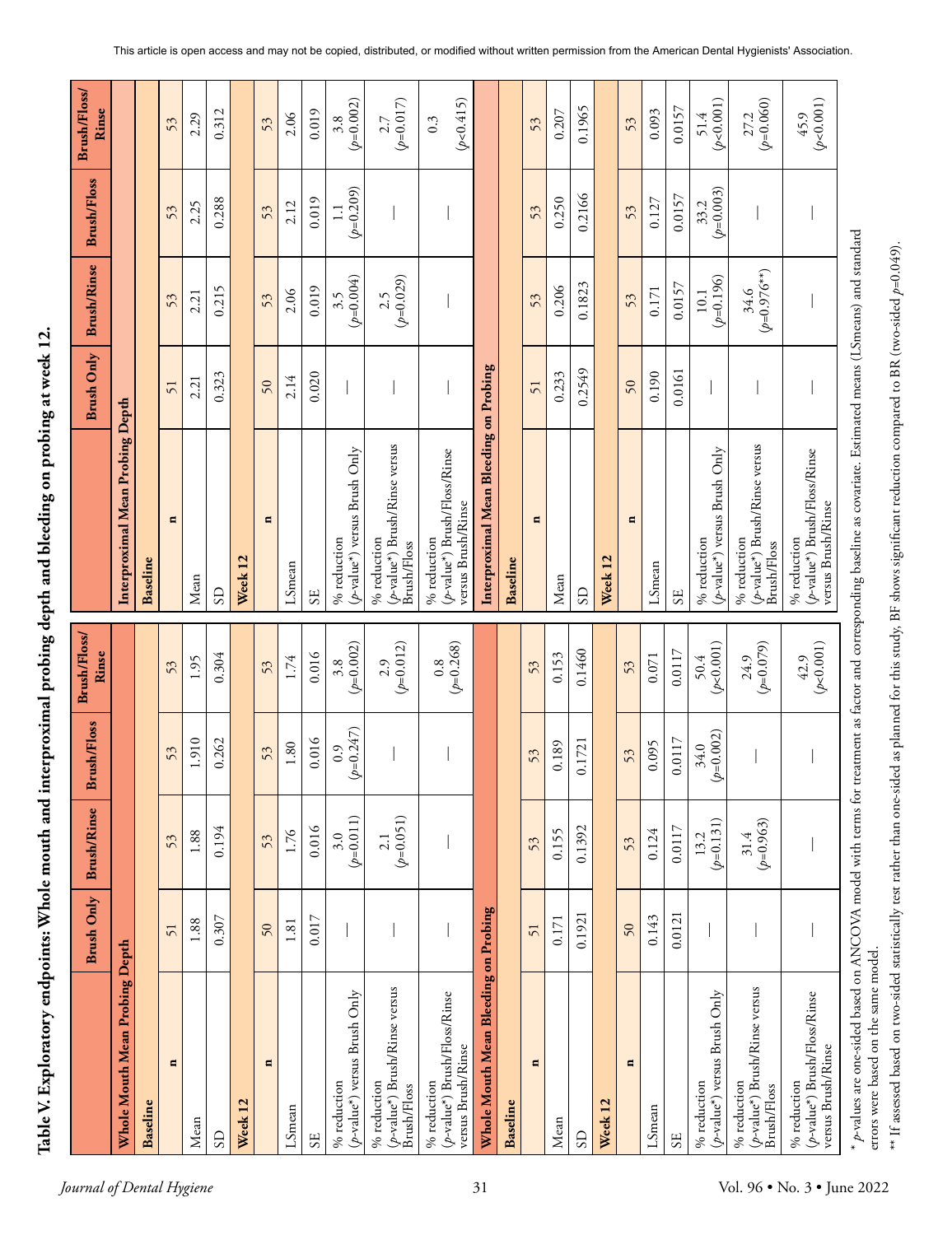timepoint of this study. When comparing BR versus BF for these endpoints at week 12, BR was statistically significantly better than BF for reducing interproximal MGI and percent bleeding sites but BF was significantly better than BR for reducing interproximal BOP. When comparing BFR to BR, BFR was statistically significantly better than BR for reducing interproximal BOP but not for other interproximal measures. Moreover, BFR provided statistically significant reductions in interproximal MGI, percent bleeding sites, and probing depth compared to BF. Whole mouth results followed a similar pattern.

Considering the evidence generated in this study and evidence from an earlier study,<sup>26</sup> twice daily brushing, daily flossing, and twice daily rinsing with an essential oil mouthrinse should be considered when advising patients on the management of plaque, gingivitis and gingival bleeding. The current clinical study provides additional data-driven evidence to assist healthcare providers in recommending plaque and gingivitis control methods as part of their patients' oral care regimens.

Recognizing that effective flossing can be a difficult task that requires functional bilateral dexterity and skill, a component of the current study explored the relationship between manual dexterity and clinical outcomes.<sup>36</sup> Another component of the current study surveyed participants regarding their oral hygiene habits at baseline.<sup>37</sup> Results of all components of this study provide dental professionals with information and insights to better counsel patients about daily oral hygiene regimens.

## *Limitations and future research*

The study was conducted from October 2020 to February 2021, during the COVID-19 pandemic and this may have influenced the volunteers and their mindset (e.g. age, risk tolerance) for participation in this study. Fear, risk aversion, or other concerns, perhaps related to medical status, during this time may have discouraged certain types of individuals from participating in the study. The sample was limited to individuals who volunteered to be part of a clinical study and may not be representative of the general population. The clinical site specifically recruited participants with evidence of some gingivitis and without evidence of severe periodontitis. Thus, the results would not be generalizable to individuals who are on either end of the periodontal health/ disease spectrum.

Differences between supervised two (brushing and rinsing) versus three (brushing, flossing, rinsing) step oral care routines, once versus multiple daily occasions of flossing, and dental floss versus other interdental aids were

not explored. Evidence is lacking for the long-term clinical benefit of flossing multiple times a day. Additionally, there are multiple aids for interdental cleaning which include interdental brushes. A 2014 workshop of internationally recognized dental experts sponsored by the European Federation of Periodontology concluded that flossing should only be recommended for sites where interdental brushes would not be able to pass through the interproximal areas without causing trauma, eg, sites where attachment loss is not present.38 Considering the positive effect on BOP by flossing shown in this study, future research exploring the benefits of flossing on this measure is indicated. Future studies should also investigate the combination of interproximal brushes and mouthrinses as related to gingival health and the parameters investigated in this trial.

# **Conclusions**

Virtually supervised oral care regimens that included a mouthrinse containing a combination of four essential oils (BR and BFR), significantly reduced plaque, gingivitis, and gingival bleeding as compared to toothbrushing only (BO) and brushing and flossing (BF) after 12 weeks. Gingivitis and gingival bleeding were significantly reduced in the BF group; however, plaque levels were not reduced after 12 weeks. The BF regimen was not significantly different from BO after 12 weeks. These data provide evidence for dental healthcare professionals to recommend a three-part oral hygiene regimen of brushing, flossing and mouthrinsing to their patients.

# **Disclosures**

Johnson & Johnson Consumer Inc. (JJCI; Skillman, NJ, USA) sponsored this clinical trial and was responsible for the study design and the collection, analysis, and interpretation of the data. Mary Lynn Bosma, James A. McGuire, Kathleen McAdoo, and Alicia DelSasso are employees of JJCI. Jeffery Milleman and Kimberly Milleman are principals at Salus Research, Inc., Fort Wayne, IN, USA and received grants from JJCI and conducted the study on behalf of JJCI. Kaylie Wills is an employee of Salus Research, Inc.

# **Acknowledgments**

Medical writing support was provided by Carol Feinberg Consulting LLC and was funded by JJCI. The authors would like to acknowledge Michael Lynch, DMD, PhD and Victoria Aleles of JJCI for critically reviewing the manuscript and Kathleen E. Boyle of 4 Learning Group, LLC for managing final reviews and submission-related activities.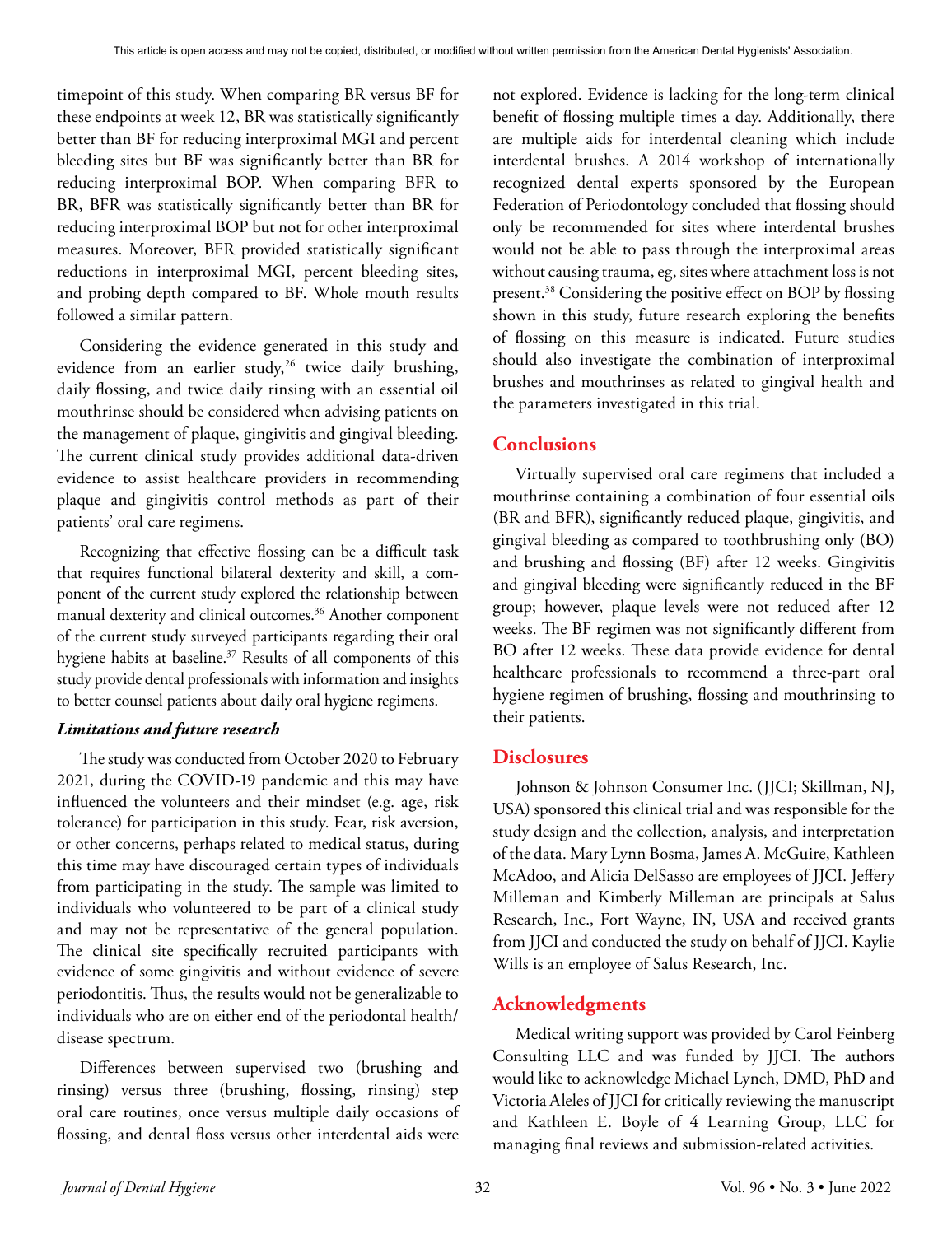*Jeffery Milleman, DDS, MPA*, is the Director of Clinical Operations and Principal Investigator;<sup>1</sup> Mary Lynn Bosma, *RDH, DDS*, is the Director of Claims Strategy;<sup>2</sup> *James* A. McGuire, MS, is the Director of Global Biostatistics;<sup>2</sup> *Anusha Sunkara, MS*, is the Principal Biostatistician, Global Biostatistics;2  *Kathleen McAdoo, RDH, MS*, is a Senior Scientist, Clinical Operations;<sup>2</sup> Alicia DelSasso, *BS, CCRP,* is an Associate Manager, Clinical Science Management;<sup>2</sup> *Kaylie Wills BSDH*, is a Study Coordinator;<sup>1</sup> *Kimberly Milleman, RDH, BSEd, MS, PhD*, is a Director and Compliance Specialist.<sup>1</sup>

1 Salus Research, Inc., Fort Wayne, IN, USA.

2 Johnson & Johnson Consumer Inc., Skillman, NJ, USA

Corresponding author: Mary Lynn Bosma, RDH, DDS; mbosma@its.jnj.com

# **References**

- 1. Valm AM. The structure of dental plaque microbial communities in the transition from health to dental caries and periodontal disease. J Mol Biol. 2019 Jul 26;431(16):2957-69.
- 2. Food and Drug Administration. Code of Federal Regulations Title 21: Dental floss [Internet]. Washington DC: Department of Health and Human Services; 2022 [cited 2022 Mar 1]. Available from: https://www.accessdata.fda.gov/scripts/cdrh/cfdocs/ cfCFR/CFRsearch.cfm?FR=872.6390
- 3. Parmly LS. A practical guide to the management of the teeth; comprising a discovery of the origin of caries, or decay of the teeth, with its prevention and cure. Philadelphia: Collins & Croft, 1819.
- 4. Cepeda MS, Weinstein R, Blacketer C, Lynch MC. Association of flossing/inter-dental cleaning and periodontitis in adults. J Clin Periodontol. 2017 Sep;44(9):866-71.
- 5. Worthington HV, MacDonald L, Poklepovic PT, et al. Home use of interdental cleaning devices, in addition to toothbrushing, for preventing and controlling periodontal diseases and dental caries. Cochrane Database Sys Rev. 2019 Apr 10;4(4):CD01201.
- 6. Serrano J, Escribano M, Roldan S, et al. Efficacy of adjunctive anti-plaqe chemical agents in managing gingivitis: a systematic review and meta-analysis. J Clin Periodontol. 2015 Apr;42 Suppl 16:S106-38.
- 7. Van Leeuwen M, Slot D, van der Weijden G. Essential oils compared to chlorhexidine with respect to plaque and parameters of gingival inflammation: a systematic review. J Periodontol. 2011 Feb;82 (2):174-94.
- 8. Araujo MWB, Charles CA, Weinstein RB, et al. Metaanalysis of the effect of an essential oil-containing mouthrinse on gingivitis and plaque. J Am Dent Assoc. 2015 Aug;146(8):610-22.
- 9. Tilliss T, Carey CM. As an adjunct to mechanical oral hygiene, essential oil-containing mouthwash, compared to floss, cetylpryidinium chloride, or placebo may be more effective in reduction of plaque and gingivitis. J Evid Base Dent Pract. 2017 Sep;17(3):256-8.
- 10. Haas AN, Wagner TP, Muniz FWMG, et al. Essential oils-containing mouthwashes for gingivitis and plaque: Meta-analyses and meta-regression. J Dent. 2016 Dec;55:7-15.
- 11. Van Leeuwen MP, Slot DE, Van der Weijden, GA. The effect of an essential-oils mouthrinse as compared to a vehicle solution on plaque and gingival inflammation: a systematic review and meta-analysis. Int J Dent Hyg. 2014 Aug;12(3):160-7.
- 12. Charles CA, Lisante TA, Revankar R, et al. Early benefits with daily rinsing on gingival health improvements with an essential oil mouthrinse--post-hoc analysis of 5 clinical trials. J Dent Hyg. 2014;88 Suppl 1:40-50.
- 13. Boyle P, Koechlin A, Autier P. A systematic review with meta-analysis of mouthwash use for the prevention of dental plaque. Oral Dis. 2014 Jan;20:17-21.
- 14. Neely AL. Essential oil mouthwash (EOMW) may be equivalent to chlorhexidine (CHX) for long-term control of gingival inflammation, but CHX appears to perform better than EOMW in plaque control. J Evid Base Dent Pract. 2012 Sep;12(3):69-72.
- 15. Gunsolley JC. A meta-analysis of six-month studies of antiplaque and antigingivitis agents. J Am Dent Assoc. 2006 Dec;137(12):1649-57.
- 16. Stoeken JE, Paraskevas S, van der Weijden GA. The long-term effect of a mouthrinse containing essential oils on dental plaque and gingivitis: a systematic review. J Periodontol. 2007 Jul;78(7):1218-28.
- 17. ADA Council on Scientific Affairs. Acceptance program requirements. Manual interdental cleaners for control of gingivitis. Chicago (IL): American Dental Association: 2016 Jun.